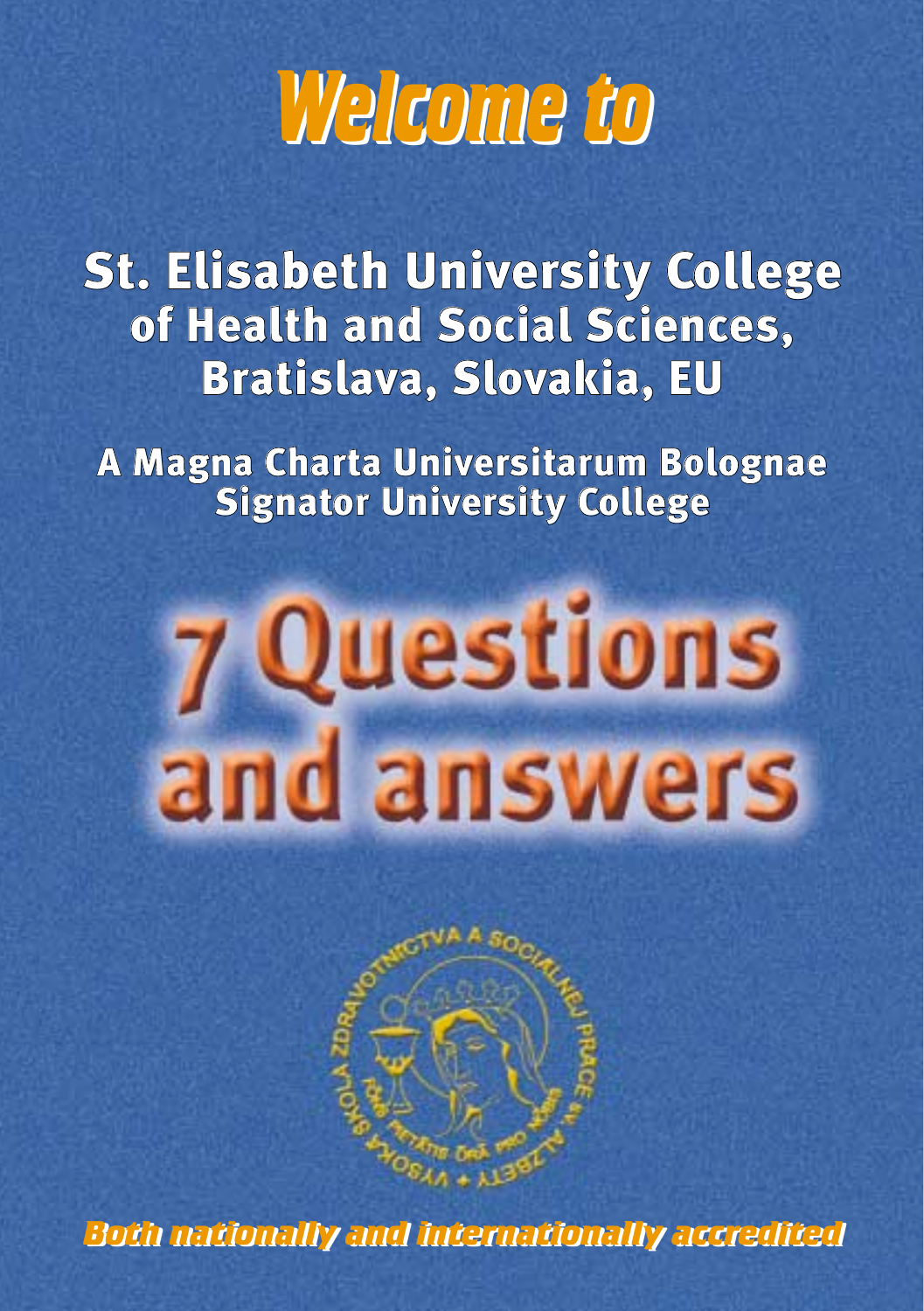# **Q1?**

- **<sup>3</sup>** To study nationally and internationally accredited programs
- **To study at Universtity of an European Union** Country, but closer to your home in our Institutes in e.g. Phnom Penh or Nairobi
- **To receive a EU country degree which can be** used in all EU
- **The From a Bologna Magna Charta Signature** University from Europe
- **<sup>3</sup>** Because only few EU Universities offer programs in Social work, or Tropical public Health, including PhD programs
- **Because we offer special discount for the** countries in SE Asia (Vietnam, Laos, Cambodia, Indonesia, China, Philippines,) and SS Africa (Kenya, Uganda, Tanzania etc.





**<sup>2</sup>**



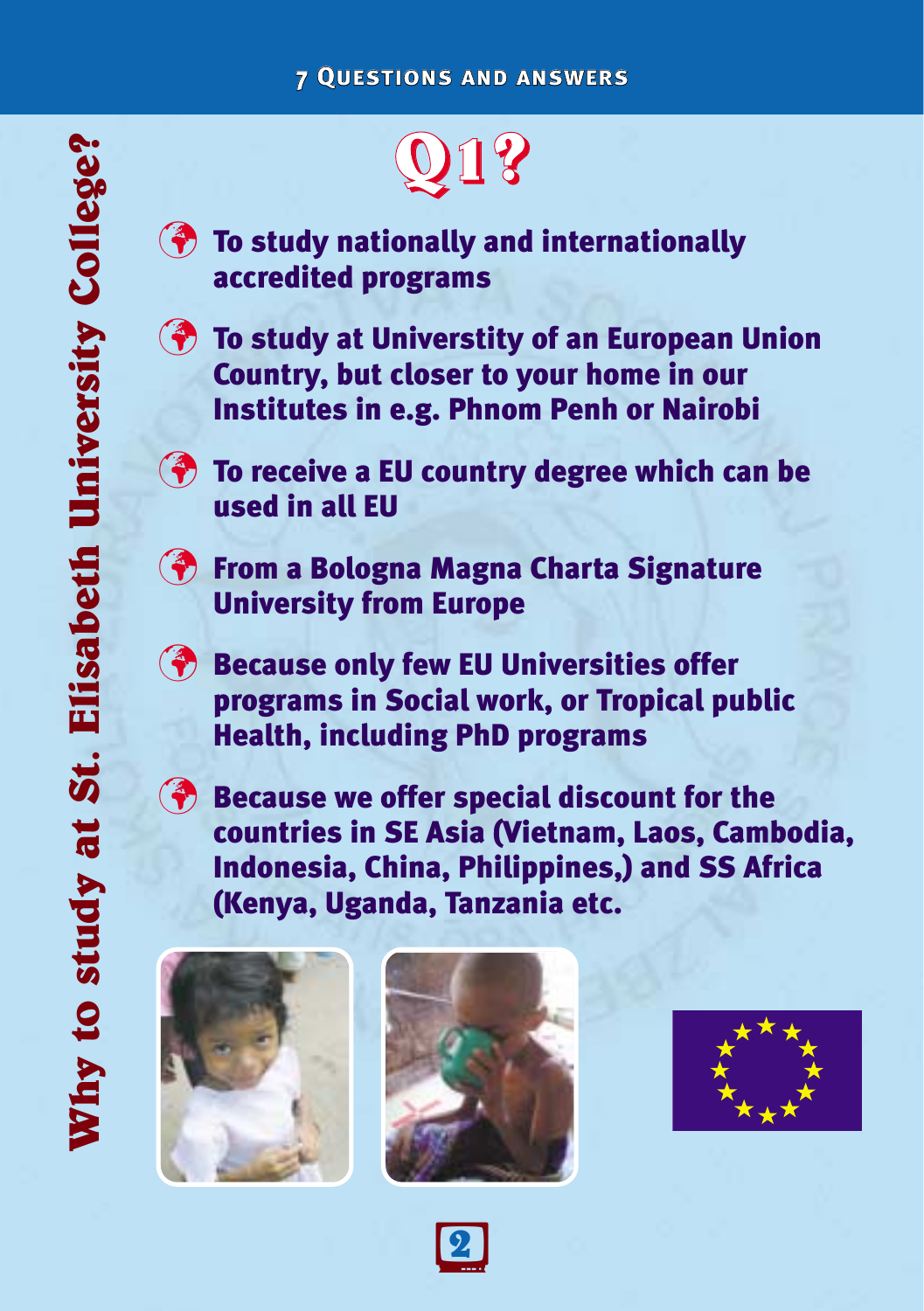

# Courses for:

- 1. Bachelor-Baccalaureate degrees (3 years) in Nursing, Psychology, Social work, Dental technique, Radiology, Laboratory Medicine, Physiotherapy, Public Health
- 2. Master degree (2 years) in Tropical Public Health (MTPH), Public Health (MPH), Health Administration (MHA) – in cooperation with University of Scranton PA, USA and University of Trnava, Nursing, Laboratory Medicine, Social work
- 3. Doctorate (Rigorosum, 1-3 year) degree in Laboratory Medicine, Public Health, Nursing, Social work



- 4. English speaking faculty of 42 professors, from 6 EU countries and USA
- 5. PhD degrees (3 years) in Public Health, Social work, Nursing, Laboratory Medicine – in cooperation with University of Scranton PA, USA

In a case of larger group of students we offer classes in our Institutes of Health/Social work in Phnom Penh and Nairobi

**<sup>3</sup>**

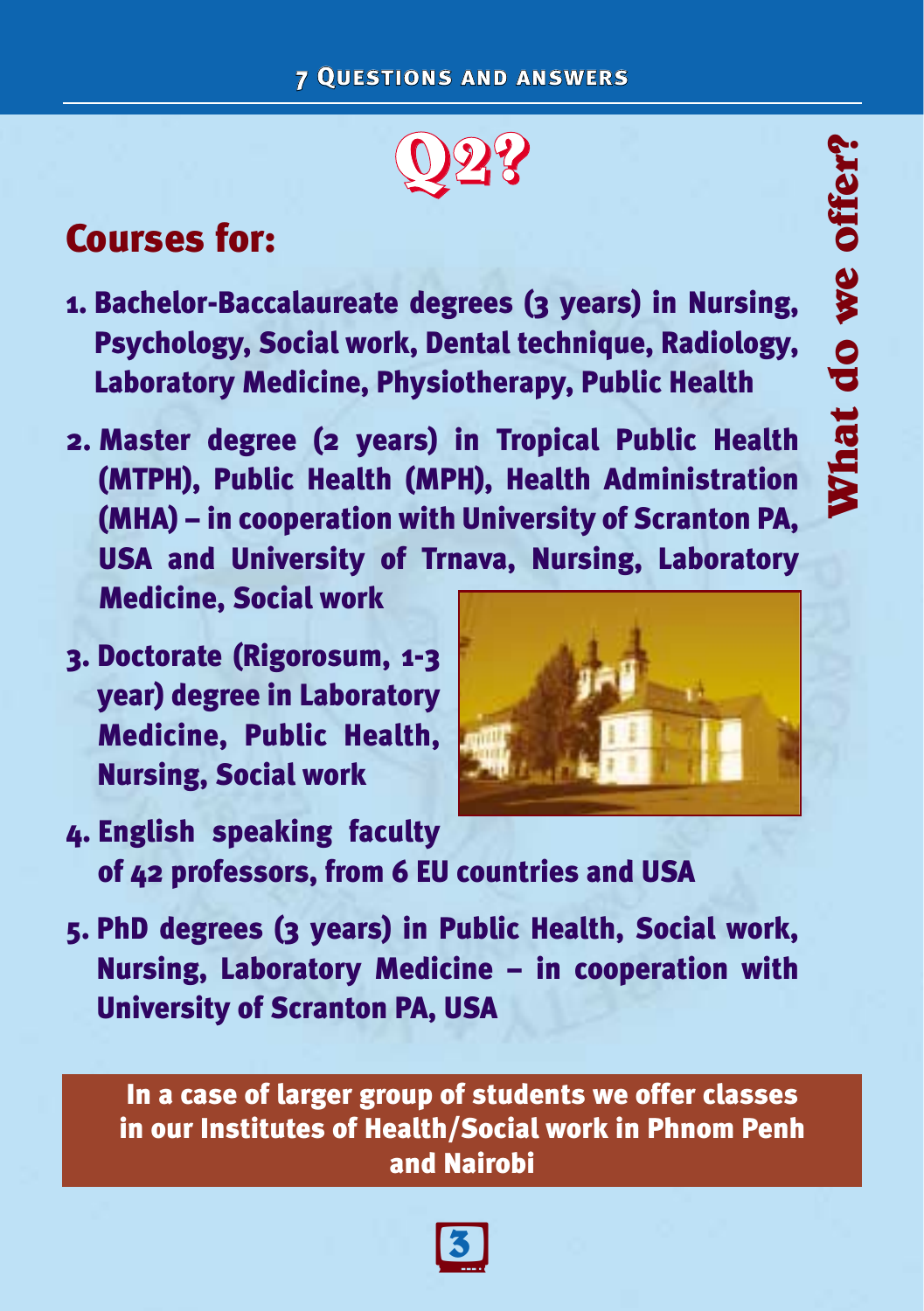# **Q3?**

# A. Obligatory requirements

For BSc. – completion of Secondary school, with at least C+

> In Nursing, Physiotherapy, Dental Health, Radiology, Laboratory Medicine, minimum 3 years practice (for part time study only

For MSc. – completion of BSc.

For Dr. or PhD. – completion of Masters degreee (MSc.)

- B. Entrance exam test (via internet) in basic Health/ Social Sciences for at least C+ (70%)
- C. Fluent English (written, spoken) and daily internet access

## D. We expect classes

- for full time programs in Slovakia, Cambodia, Kenya
- for part time 2 weeks per semester/2-3 years, depending on Programe (2 travels to Europe per year)



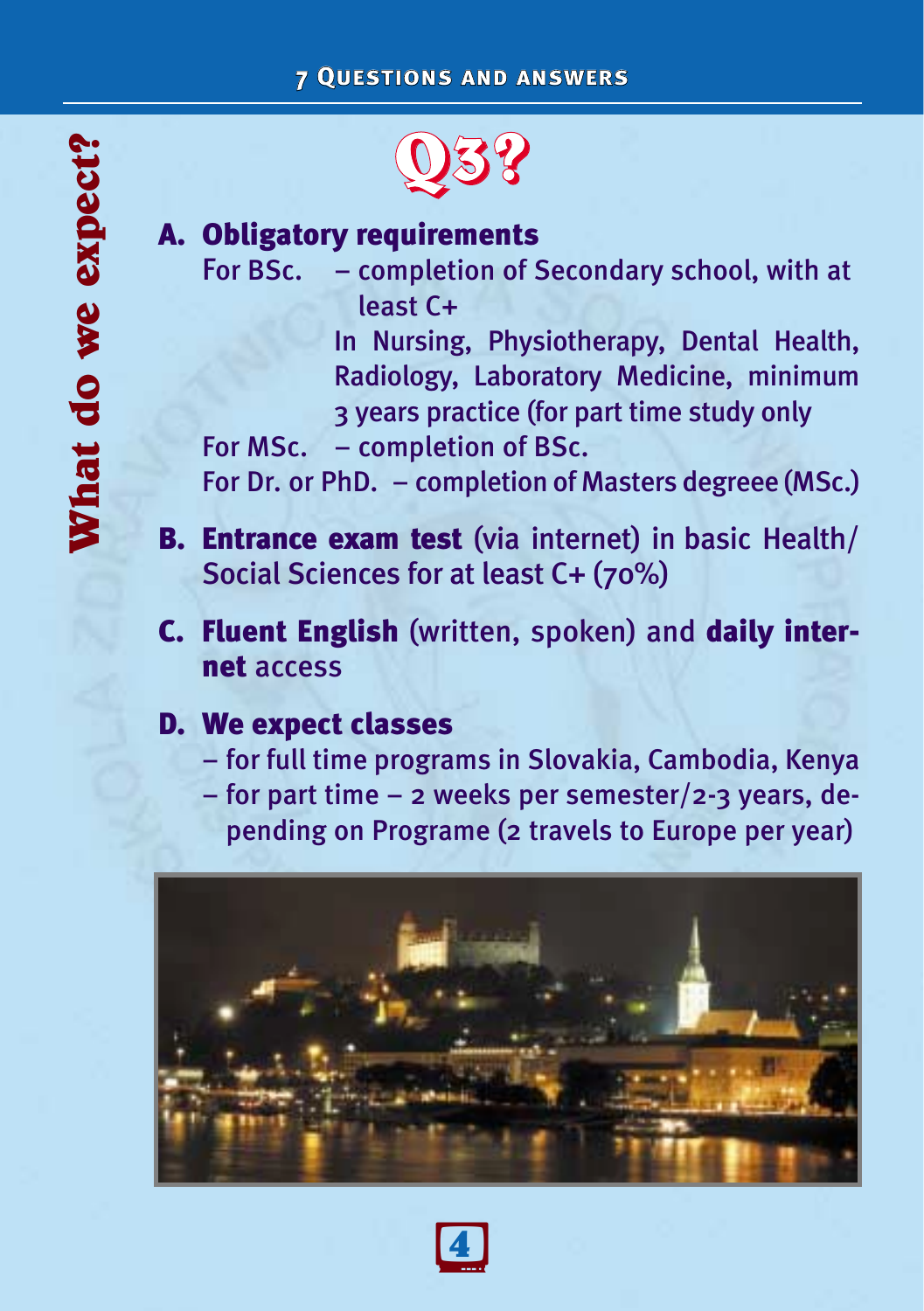### 7 Questions and answers





Thich fees do we require

# Discounts:

- 5 % for students from Vietnam, Laos, Cambodia, Indonesia, Sudan, Burundi, China, Kenya, Uganda
- $5\%$  for students with B+ (in 3-rd year)
- **10%** if you visit our Programme in our Institutes in Cambodia, Kenya or Germany
- 5 % if you select unique Programme, e.g. Tropical Public Health (supported by the ministry for developing countries)

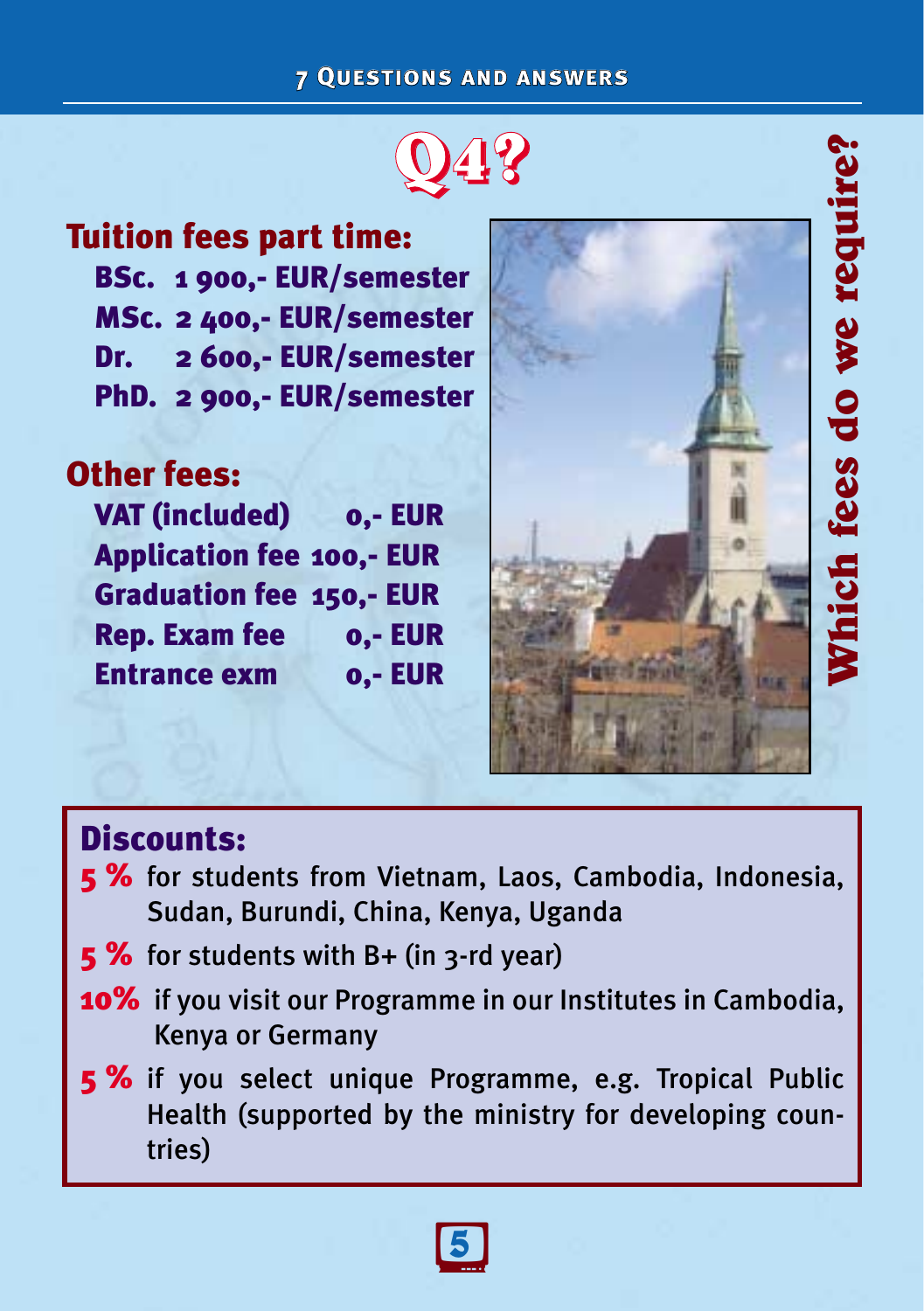# **Q5?**

# (10% additional discount for citizens from developing countries)

1. Tropical Public Health (MSc. – 2 years, PhD. – 3 years)

Physicians can have 3-6 months training in one of our 10 tropical clinics in Kenya, Uganda, Burundi, Rwanda, Sudan, Haiti and Cambodia. Students pay only travel. Housing/meals are included from the tuition fee. Nationally accredited (EU) 2007

# 2. Social work (BSc., MSc., PhD.)

Unique both locally (2003) and internationally (2005) accredited programs in a new UNESCO defined disciplines Social work teaching how to work with clients who are drug addicted, handicapped, elderly, terminal illnesses, refugees, mig-

rants, minorities, prisoners, etc., etc.

3. Health care professionals (Physiotheraphy, Nursing, Dental Health, Laboratory Medicine, Radiology)

Few programs in European Union outside UK are avialable



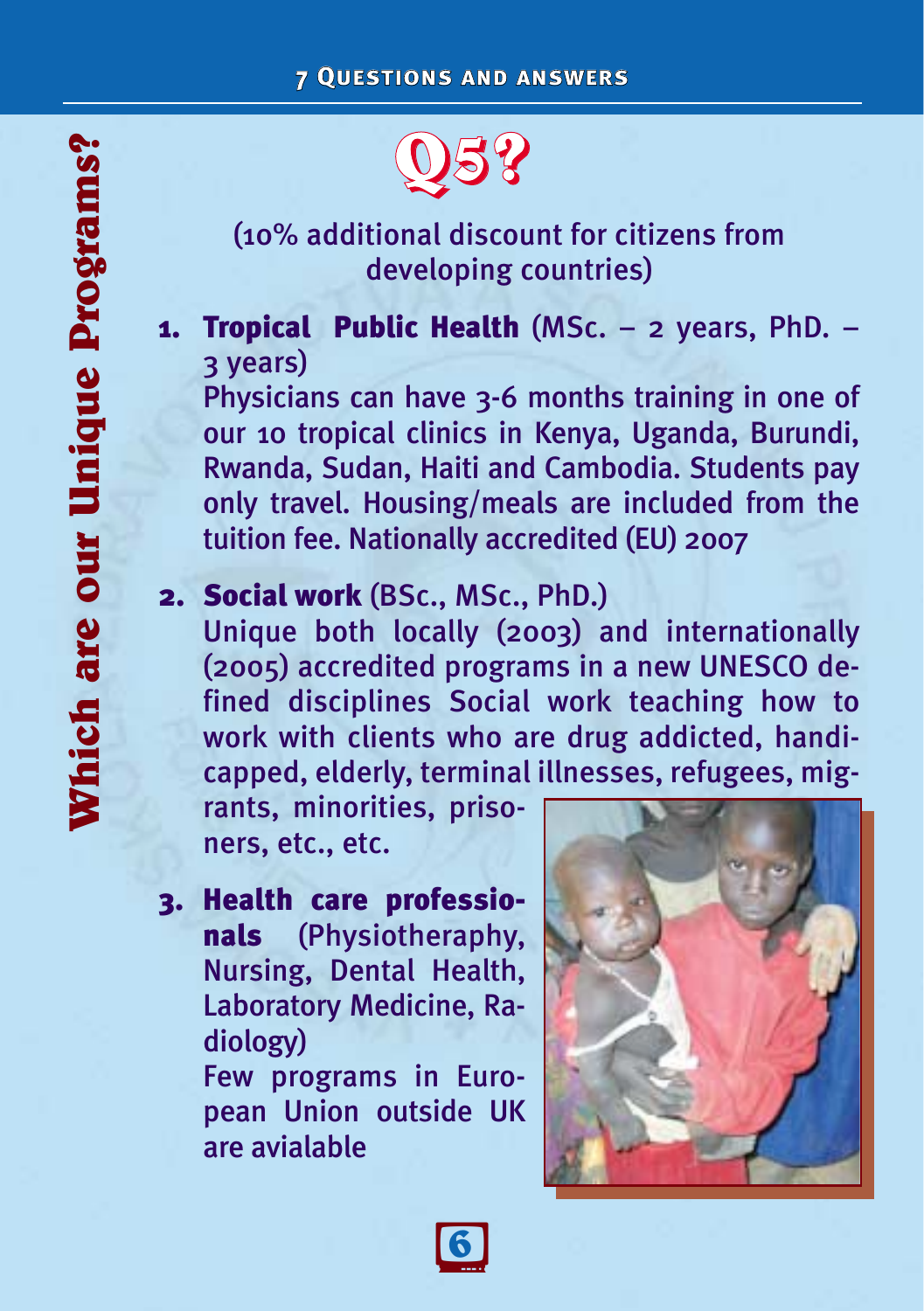## 7 Questions and answers



# Accreditations:

A. Ministry of Education (Degrees valid for European Union) Psychology (BSc.) 2007 Social work (BSc., MSc., Dr., PhD.) 2003 Laboratory Medicine (BSc., MSc., Dr., PhD.) 2003 Dental Technique (BSc.) 2006 Physiotherapy (BSc.) 2005 Radiology (BSc.) 2006 Nursing (BSc., MSc., Dr., PhD.) 2004 Missiology (BSc., MSc.) 2005 Public Health (BSc., MSc., Dr., PhD.) 2003 Tropical Public Health (MSc., PhD.) 2007 Health Administration (MHA 2007) A. International evaluation/accreditation *(*2005 degrees equivalent for allover the world) Public Health (BSc., MSc., PhD.) Nursing (BSc., MSc., PhD.) Laboratory Medicine (BSc., MSc.) Social work (BSc., MSc., PhD.) Physiotherapy (BSc., MSc.) Tropical publ Health MTPH MSc. Health administration MHA MSc.



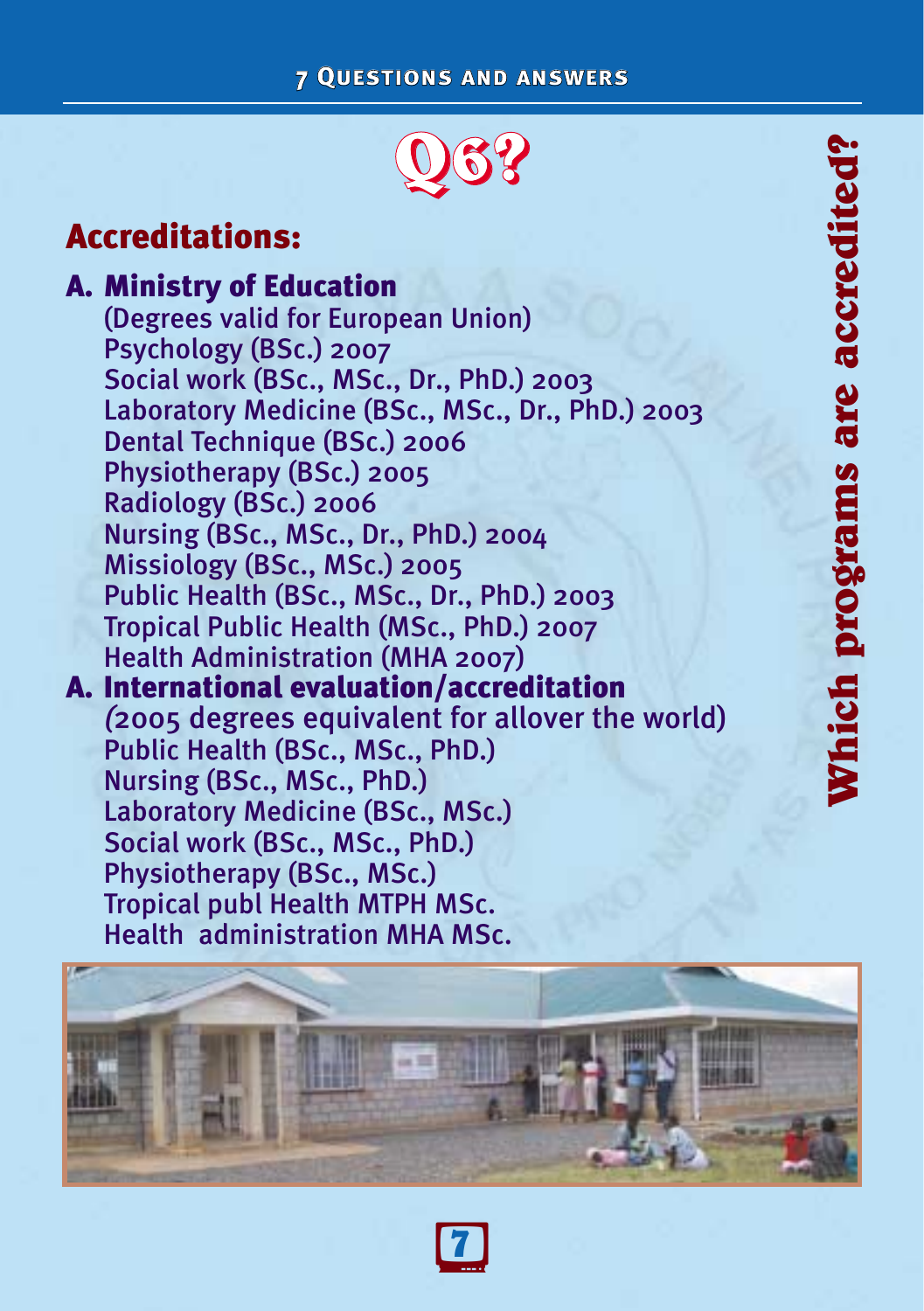A) John Paul II. College of Missiology and Tropical Health, Bratislava, Slovakia

(Dean prof. Dr. Ladislav Bučko, PhD.) offers programmes in Missiology (BSc., MSc.) and Tropical Public Health (MPH)

## INSTITUTES

1.1 Institute of Tropical Health Bratislava (prof. Dr. G. Catar, Dr. N. Jalili, Dr. Mutuku Muli, doc. Erich Kalavsky) 1.2 St. Lesley Battány Stratman - Health and Social Center Tropical laboratory and Clinic in Eldoret Kenya (chair Dr. E. Kolenova, PhD., MPH) 1.3 St. Charles Lwanga Tropical Hospital Buikwe, Uganda (Director prof. Dr. A. Ondrušová) 1.4 Bl. Mother Theresa Tropical Hospital and laboratory, Kibre Mengist and Jimma, Ethiopia

(Director Dr. J. Králová)

- 1.5 Bl. Sarah Salkházy Tropical Hospital Rutowu, Burundi (Director prof. S. Šecková)
- 1.6 St. Nicolas Tropical clinic and laboratory Mole, Haiti (Director prof. Dr. K. Holečková)
- 1.7 St. Maximillian Kolbe, House of Hope, Phnom Penh, Cambodia (Director prof. Dr. J. Benca, PhD.)
- 1.8 House of Family, Children's clinic, Phnom Penh, Cambodia (Chair Assoc. prof. V. Sládečková)
- 1.9 St. Fatima Tropical Hospital Gordim, Sudan, Africa (Chair Dr. A. Dubai))
- 1.10 Misericadia dei tropical Hospital, Nyamlel Sudan, Africa (Chair Dr. M. Ďuriš)

## B) St. Lesley's School of Health, Nové Zámky

(dean prof. Dr. M. Karvaj, vice dean prof. Rudinský) Offer BSc. Degrees in Nursing and MSc. in Social Work and BSc. in Nursing and physiotherapy in Prague and Příbram, Czech Republic

### C) Institute of Prenatal Psychology and medicine, Bratislava (Director prof. Freybergh, prof. J. Mikloško) Offer BSc. degrees in Psychology

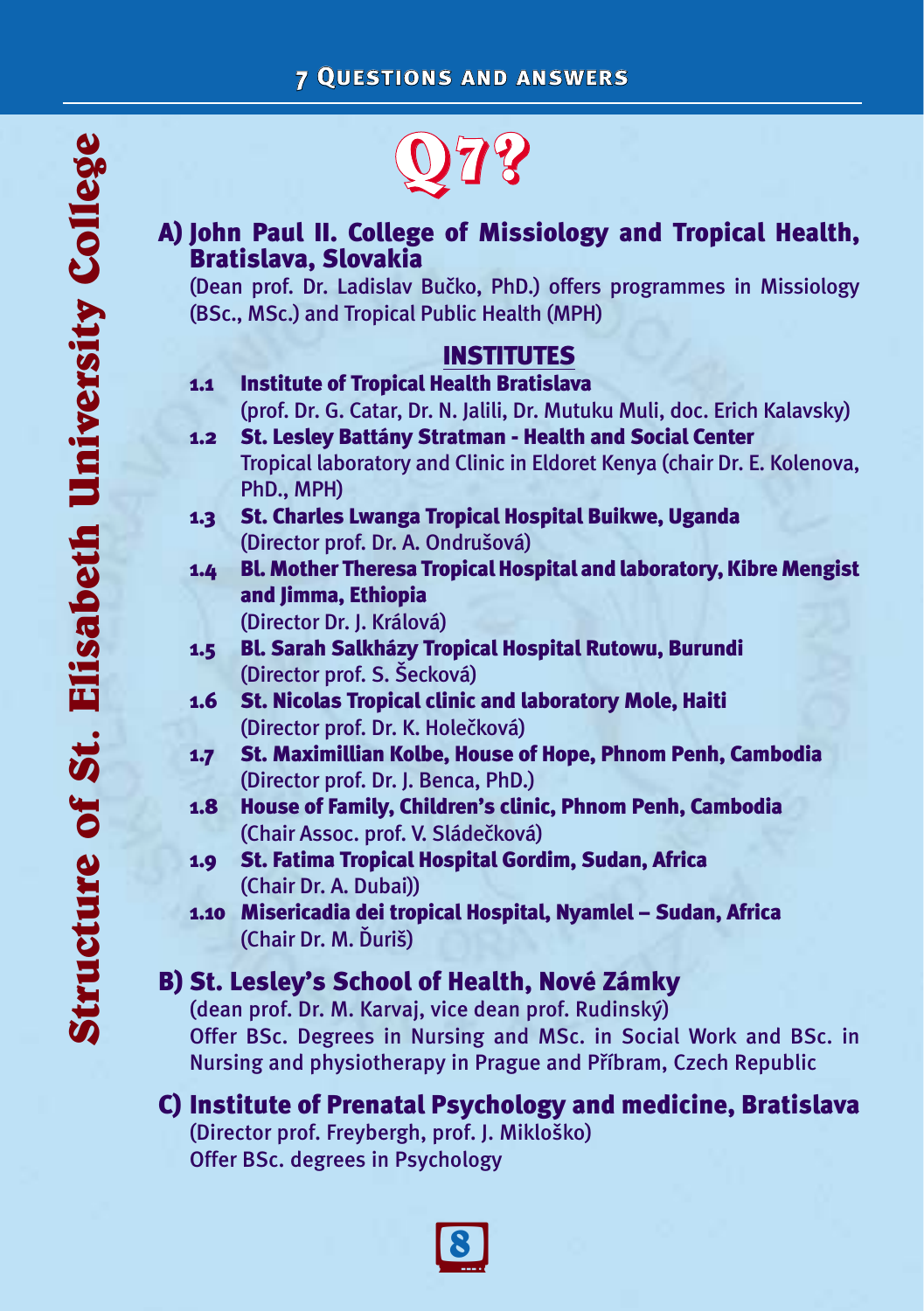

## D) Institute of Psysiotherapy, Weissenfels, Federal Republic Germany

(Director Dr. J. Tentscher, dean prof. Dr. A. Gúth. PhD.) Offer full time BSc. programs in Physiotherapy, Laboratory Medicine

## E) Bl. Peter Paul Gojdič, School of Health and Social Sciences in Prešov, Slovakia

(Dean prof. Dr. J. Blahovec, PhD.) Offer BSc. and MSc. degrees in Social Work, Nursing, Radiology and Laboratory Medicine (90 km from Ukrainian, 50 km from Polish border)

### F) Institute of Laboratory medicine, Bratislava, Slovakia (Director prof. Š. Galbavý)

Offer BSc. and MSc. degrees in Laboratory Medicine, Dental Technique (5 km form Austrian and 10 km from Hungarian border)

## G) Institute of Regina Pacis, Bardejov, Slovakia

Offer BSc. and MSc. degrees in Social Work and ethnic minorities (10 km from Polish border)

## H) Institute of T. Kolakovič in Trstená, Slovakia

Offer BSc. and MSc. degrees of Social Work (localized 95 km from Krakow)

- 10. Misericordia Dei Institute of Social Work in Čadca Offers BSc. programmes in Social Work (lokalized 50 km from Ostrava, Czech Republic)
- 11. St. Padre Pio Institute of Social Work, Piešťany Offers BSc. in Social Work
- 12. Institute of Nursing, Příbram, Czech Republic Offers BSc. in Nursing and Physiotherapy
	- 1.11 Institute of Missiology, Prague, Czech Republic Offers BSc. in Missionary - Charitative Work
	- 1.12 Don Bosco Institute of Social Work in Žilina, Slovakia Offer BSc. degrees in Social Work in Žilina, Slovakia

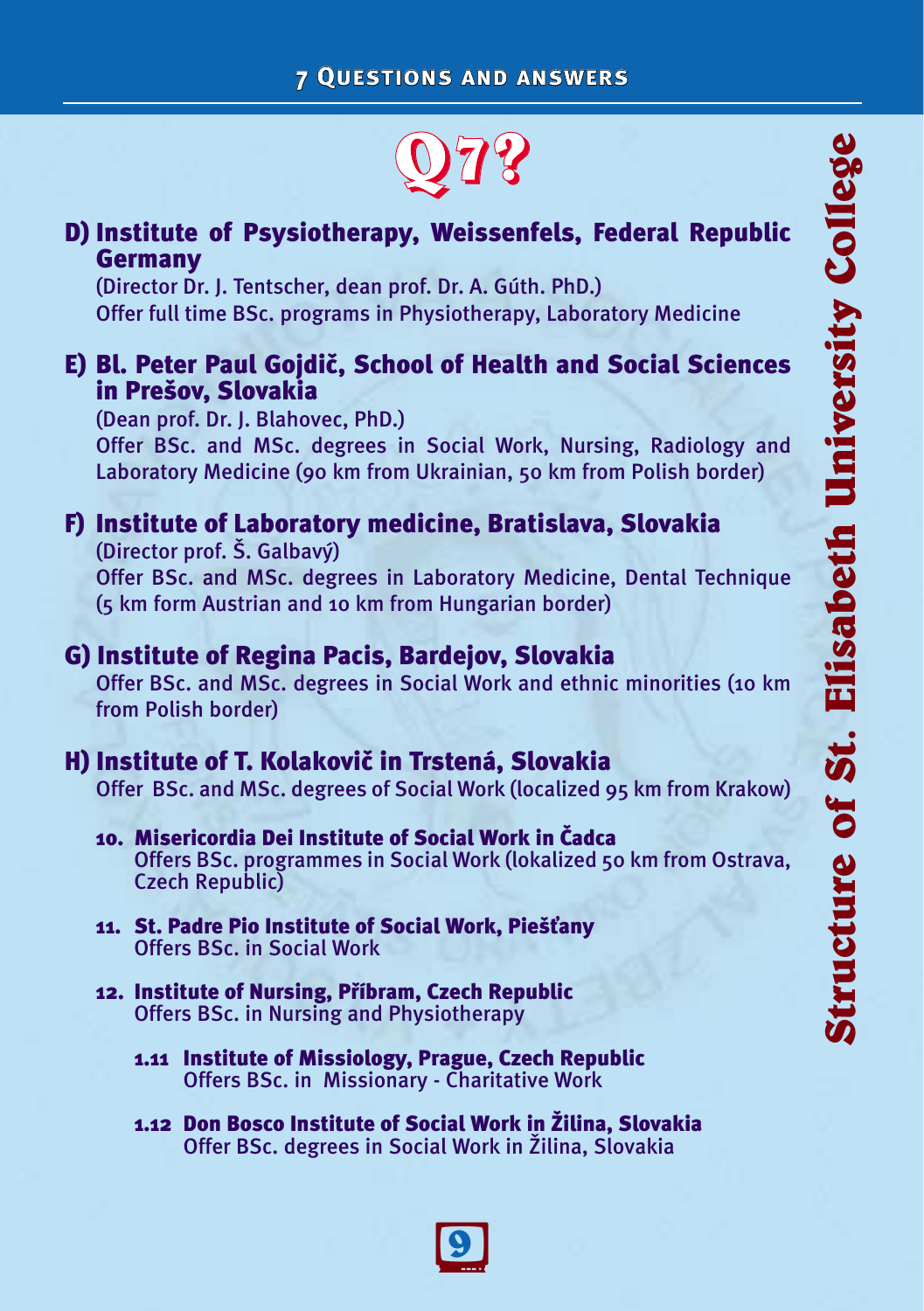### 10. Freybergh Peter G. Fedor – prof., Dr.h.c.mult., MD., PhD., ScD.

Is a worldwide psychology and research professor and director ot the Institute for prenatal medicine of the St. Elisabeth University. He published 12 books and 220 papers journals. He is editor and chief of 3 journals and holder of Swedish awards including honorary degree in social work. He was professor of University in Plaque and Stockholm as well. Fonder of the last of prenatal and perinatal psychology.

2. West Dan – prof., Dr.h,c., FACHCP.<br>Is director for the program of Public Health – Health Administation and management at St. Elisabeth University and director of joint Healt administration program at the University of Scranton, Pennsylvania and Georgia. He is author of 326 papers and book chapters and recipient of US awards. Fellow of American society of Health care.

3. **Caudo Rroberto – prof., Dr., PhD., FACP**<br>Is faculty member of St. Elisabeth University and full professor of Catholic University in Rome and chair of the Institute of Tropical and Infection Diseases at A. Gemelli Hospital in Rome and professor of Tropical Health at St. Elisabeth University in Bratislava. Author of 282 papers and invited lectures in Berlin, London, North Carolina, Paris, etc.

4. Granninger Wolfgang – prof., Dr., FRCP. Is a worldwide expert on tropical and infections diseases, affiliate professor of St. Elisabeth University and professor of the Medical University of Vienna and author of 408 papers and invited letters, cited by 1 200 authors worlwide. Co-chair of the tropical program in Lamebrain (Gabon).

### 5. Krčméry Vladimír – prof., DrSc., Dr.h.c., MD., PhD., FRCP, FACP

Is a professor of medicine and Public Health at St. Elisabeth University in Bratislava, Brno and Scranton, Pennsylvania USA and affiliated professor at Gemelli University Hospital Institute in Rome. Author of 179 scientific papers, cited by 1599 scientific worlwide author. Recipient of 2 honorary degrees in Public Health and fellow of both Royal Edinburg and American colleges of physicians in Philadelphia.

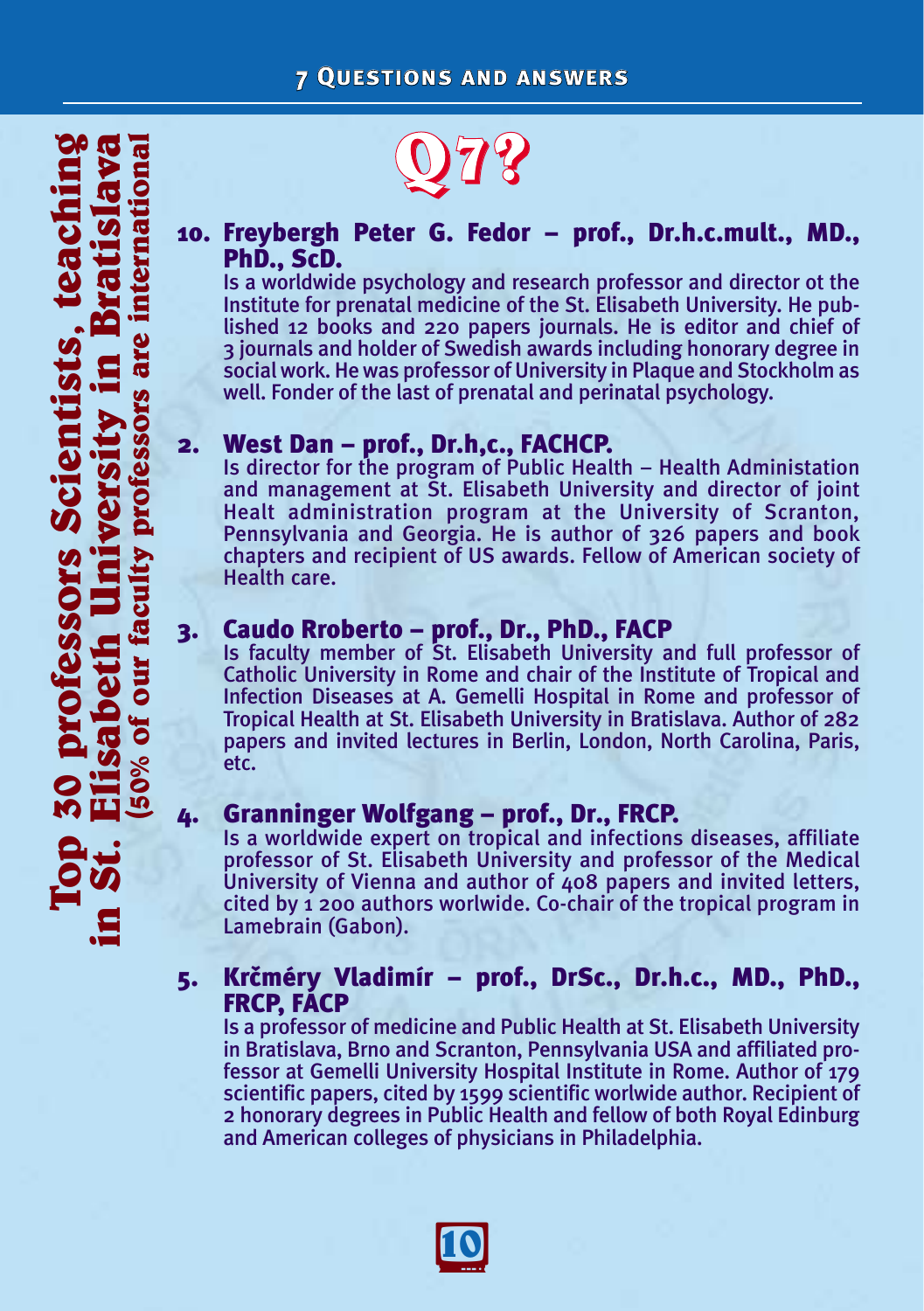

### 6. Shahum Andrea – Dr., MD., PhD.

Is associate professor at John Pauli II. School of Health and Missiology at St. Elisabeth University and affiliated professor at University Scranton, USA. An expert in Tropical and travel medicine. Fonder of tropical program in Sudan and Cambodia.

### 7. Benca George – Dr., MD., PhD., MPH.

Is professor of Nursing and tropical public health at John Paul II. Faculty of missiology and Tropical Health. Fonder of Tropical hospitals in Burun-di and Uganda also coordinator of pediatric AIDS program in Phnom Penh, Cambodia.

# 8. **Ondrusova Adriana – prof., MD., PhD., MPH.**<br>Is professor of nursing and associate professor in tropical public he-

alth, director of tropical program in Uganda and Kenya. She is vice dean of John Paul II. college.

9. Bučko Lesley – prof., Dr., PhD., ME.<br>Is the dean of John Paul II. School of Missiology and Tropical Public Health in Bratislava. He spent a small time at missionary tracks in Russia, Armenia, Kenya. Author of Basic books and missiology and professor of Social Work and missiology.

# 10. Galbavý Steve – prof., SCD., MD., PhD.<br>Is chairman of the laboratory medicine and vice president of the

University.

### 11. Lezcamo Gabriella – PhD., MSc., MPH.

Is professor of St. Elisabeth University and lector of the University of San Francisco, California since 2002. Expert on trial designs, clinical research and granting.

12. Karvay Marián – prof., PhD., MD.<br>Is acting dean of St. Lesley College of Health and Social Sciences in Nové Zámky, professor in nursing and expert in preventive and clinical cardiology.

**13. Juriš Peter – prof., PhD., DVM.** Expert in epodemiology and microbiology of infections diseases, editor of numeous Journals.

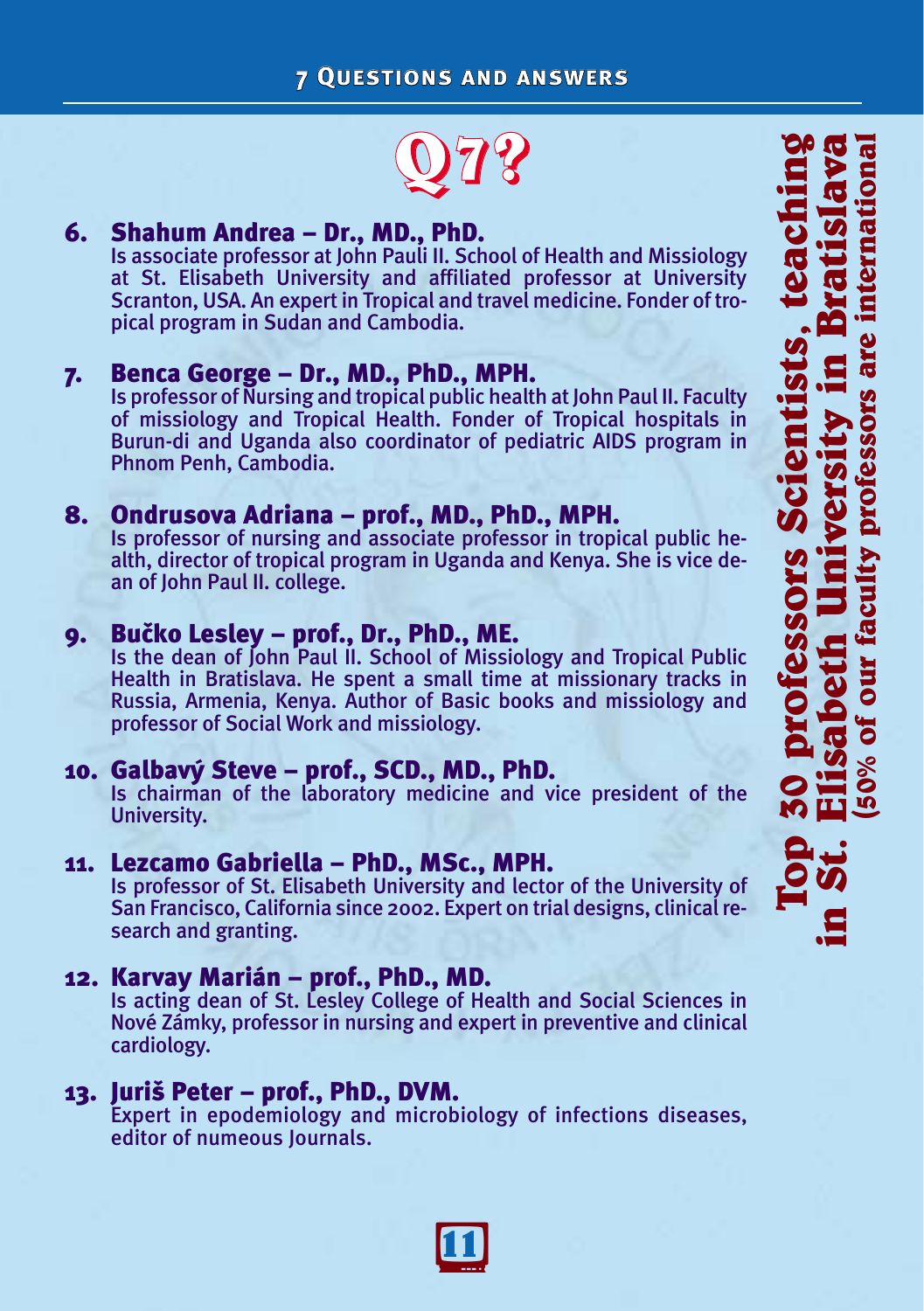# 14. Mráz Elisabeth – prof., PhD., MSc., MPH. Is the first vice president of the University college, fonder of the

University and community social work. Fonder of detached work places in Žilina, Spišská Nová Ves and Michalovce.

15. Guth Anton – prof., Dr., PhD., ScD.<br>Is a dean of the Institute of Physiotherapy in Weissenfels, Federal Republic of Germany. AUthor of 12 books in rehabilitation and physiotherapy.

# 16. Šramka Mirom – prof., PhD., MD., ScD. Is acting rector and chairman of the depart of Radiation surgery at

St. Elisabeth Cancer Institute in Bratislava, expert in radio surgery, university vice president.

# 17. **Soltés Lesley – prof., PhD., MD., ScD., Dr.h.c.** Founder of Mother to child transmission HIV program in Kenya,

Nairobi, former Rector worked together with mother Theresa in Calcutta, co-founder of the Tropical program of St. Elisabeth in Haiti.

18. Blahovec John – prof., PhD., ME.<br>Is professor in biochemist and dean of the Peter Paul Gojdič school of Health and Social sciences in Prešov and European expert in veterinarian biochemist and laboratory medicine.

19. Špánik Stanley – prof., PhD., MD.<br>Is professor of Public Health and expert in preventive hematology diseases. The chairman of the board of St. Elisabeth University College. Fellow of the Mayo clinic at Rochester, USA.

20. MURICALL PETER – prof., PhD., MD.<br>Is former professor of gastroenterology in Kuwait University and lector on laser medicine at Royal Medicine School in London, professor nursing and author of more than 100 papers amd 200 quotation/citations.

21. Huttová Mary – prof., PhD., MD., ScD. Is a professor in Social Work and current president of the academic senate and senior lecture in neonatology medicine.

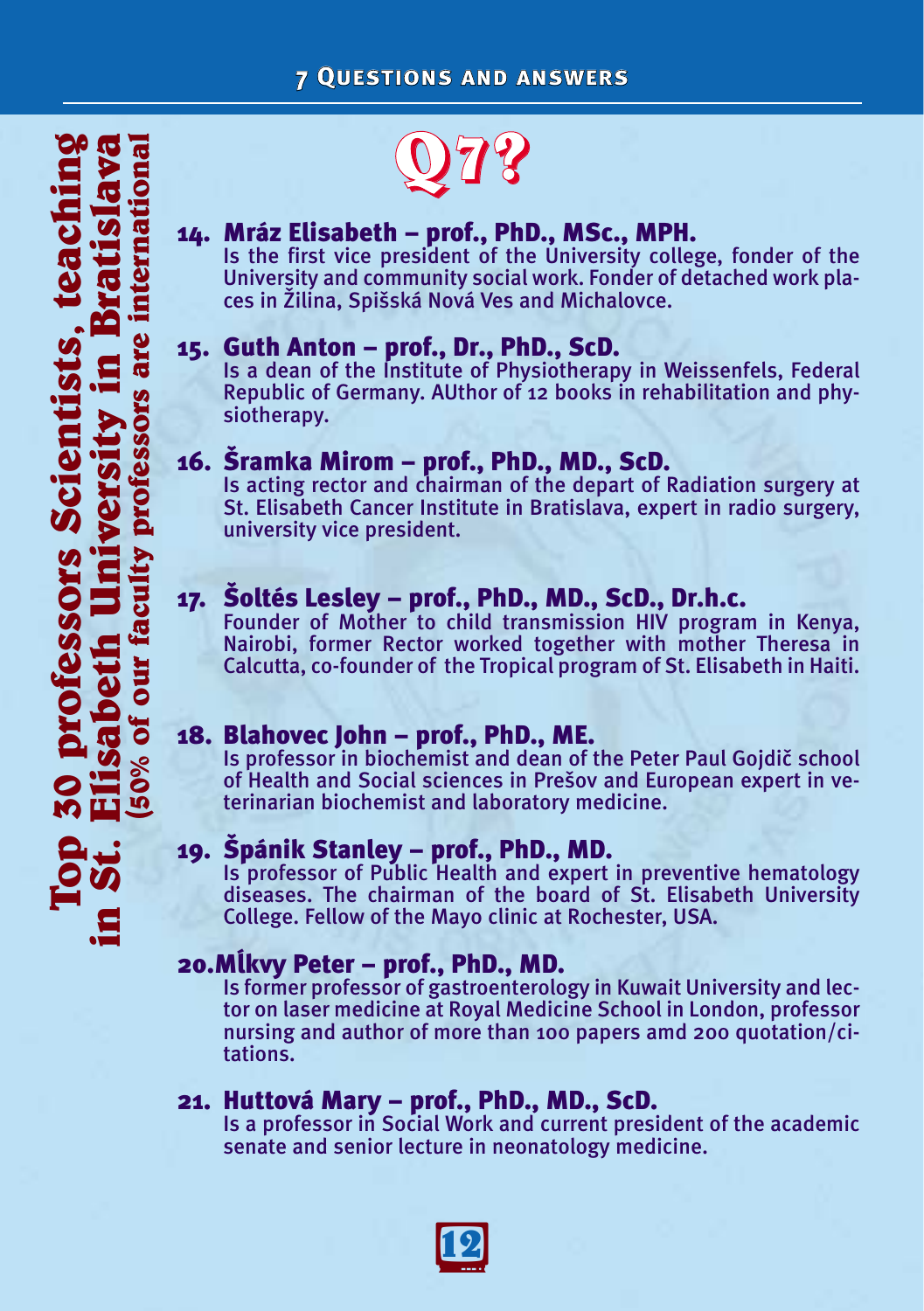

**22. Bauer Francis – prof., PhD., MD.**<br>Is a senior lector at school of Nursing at St. Lesley University Hospital at Nové Zámky. Editor in chief of neonatology journals and invited speaker on international Congresses.

23. Rudinský Bruno – prof., Dr., PhD., MD.<br>Is chairman of the neurosurgery and professor of nursing at he St. Lesley College and vice dean of this college in Nové Zámky. Expert on spinal neurosurgery and nursing.

24. Mikloško Joseph, jr. – prof., PhD., MD.<br>Current vice president for development and economics, expert in fundraising, granting and negotation in social work.

# 25. Radková Leobanna – prof., Dr., ME., PhD. Is a vice dean of the St. Lesley school of Health in Nové Zámky and

affiliated faculty member of the School of Professional studies at Scranton PA, USA.

26. Pýsny Lesley – prof., Dr., PhD., MD. Is professor of social work at St. Elisabeth University College and director of the Institute of Health in Ústí nad Labem, Czech Republic. European expert in sports medicine and physiology and toxicology. Author of several books and invited lectures worlwide.

27. Kovác Michael – prof., PhD., MD.<br>Is European expert in chemo biology and neurology, professor in nursing at St. Lesley College.

28. Pereszlényi Arpád – prof., PhD., MP.<br>Is vice chairman at University Hospital and professor in nursing at St. Elisabeth University College in Institute of Physiology in Weissenfels, Germany and European expert in surgical nursing and medicine.

### 29. Mráz Marianna – PhD., MD.

Is a professor in public health and graduate of University Maximilian in Madrid. Expert in cancer.

30. Závodná Vlasta – prof., PhD., MSc., Dr.<br>Is current chairman of the nursing and director of nursing educational programmes at the Ministry of Health, extraordinary professor in nursing at St. ELisabeth University College.

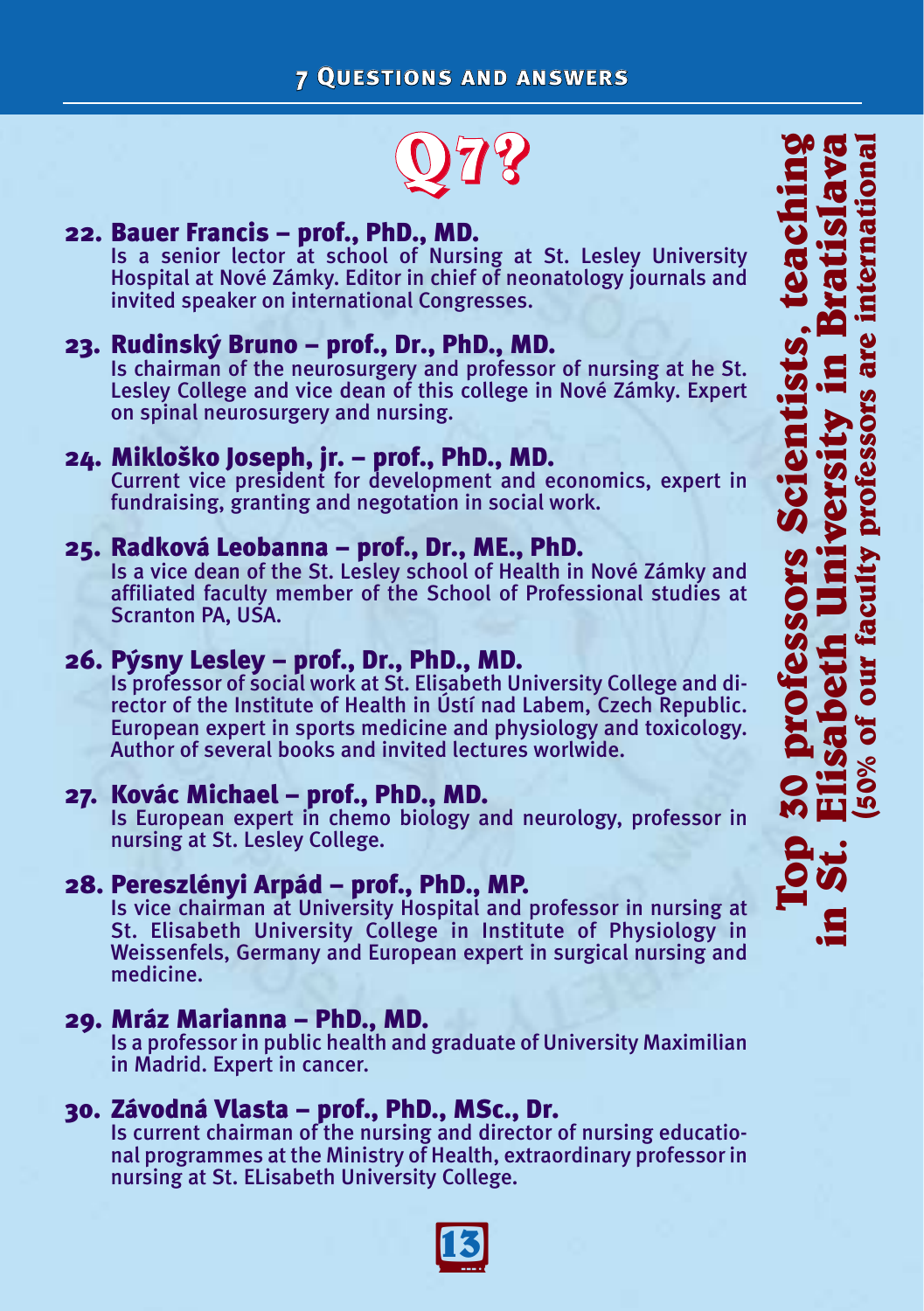# 31. Ševčíková Ľudmila – prof., PhD., MD.<br>Is professor of Laboratory medicine and specialist in cancer radia-

tion therapy, author of numerous papers and book chapter.

32. Bielová Mary Anne – PhD., MSc.<br>Extraordinary professor in social work and chairman of the T. Kolakovič Institute of Social Work in Trstená.

33. Alemayhu Michael Hapte – PhD., MD.<br>Is extraordinary professor in tropical public health and chairman of the depart of Neurology at St. Lesley School of Health Care in Nové Zámky.

## 34. Ťažiarová Martha – PhD., MD.

Is professor of tropical missionary work and co-fonder of two tropical projects in South Sudan. Expert in medical emergencies in tropics.

35. Liska Mary-Anne – prof., PhD., MD. Is chairman of depart of microbiology and professor of Public Health at St. Elisabeth University College, chief experet of microbiology of the Ministry of Health.

36. Krajčík Stephan – prof., PhD., MD. Is graduated of social work and international expert in aging medicine, chairman of the branch for medicine Saus Frontiers and chairman of the Clinic of geriatric medicine.

37. Koval Stephan – prof., PhD., MD. Is expert in aging medicine and social work and specialist on the topic of abandoned people. Author of several books and book chapters.

### 38. Schavel Amantius – PhD., MSc.

Is professor of social work and faculty member at blessed Peter Paul Gojdič School of Health and Social Sciences in Prešov, author of several books and book chapters in supervision in social work.

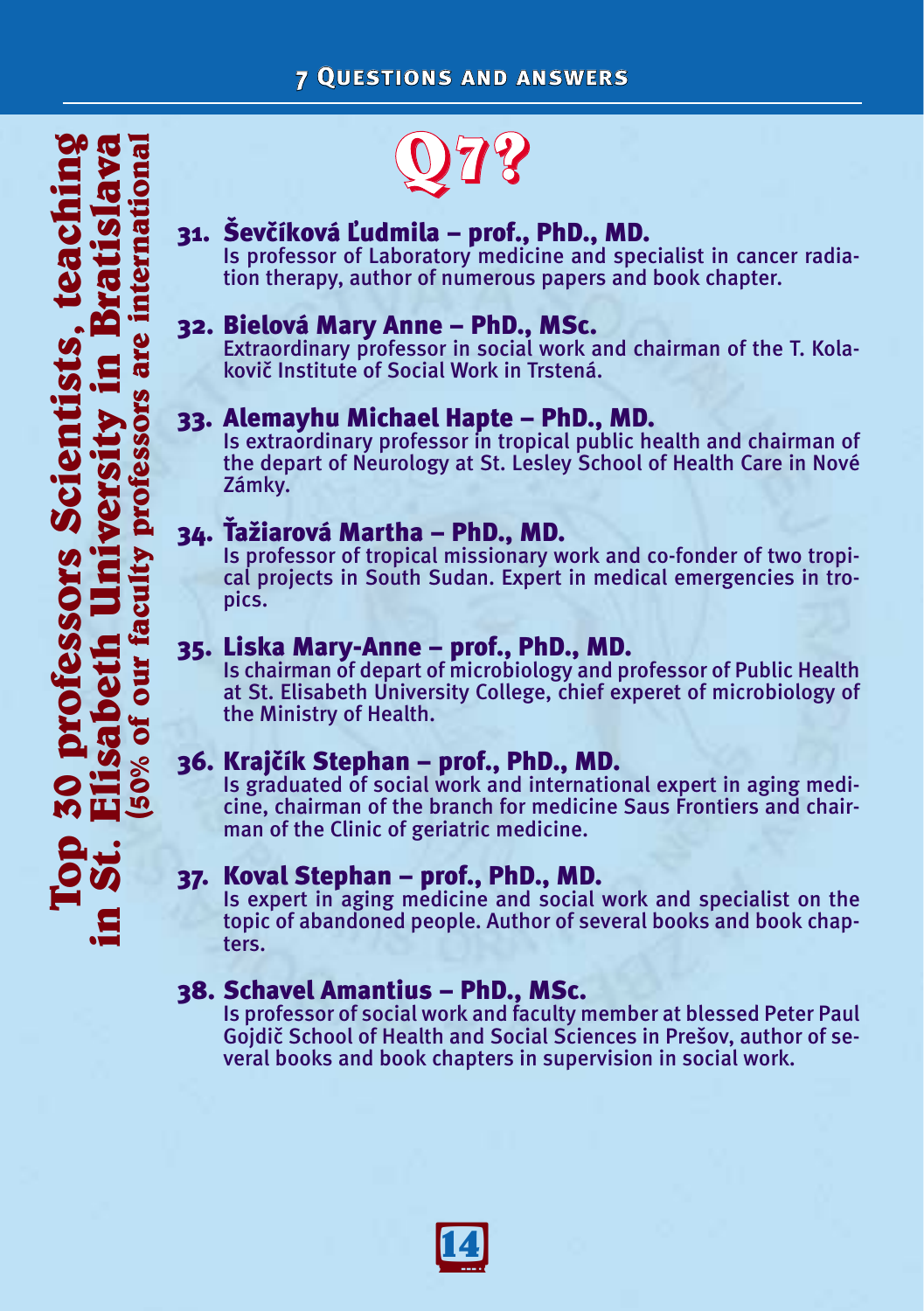7 Questions and answers



39. Marks Peter – prof., PhD., MSc., MD., FRCP. Is professor of preventive Cardiology and Public Health at North London Post graduate Medical School and of Public Health at St. Elisabeth University college. Author of school position papers and gants on primary and secondary prevention fo Cardiovascular diseases.

40. Grey Eva – prof., PhD., MD. Is professor of social work and medical ethics and chair of dept of Social Work. Representative of Slovakia in UN Assembly on human "rights" in Beijing and New York.